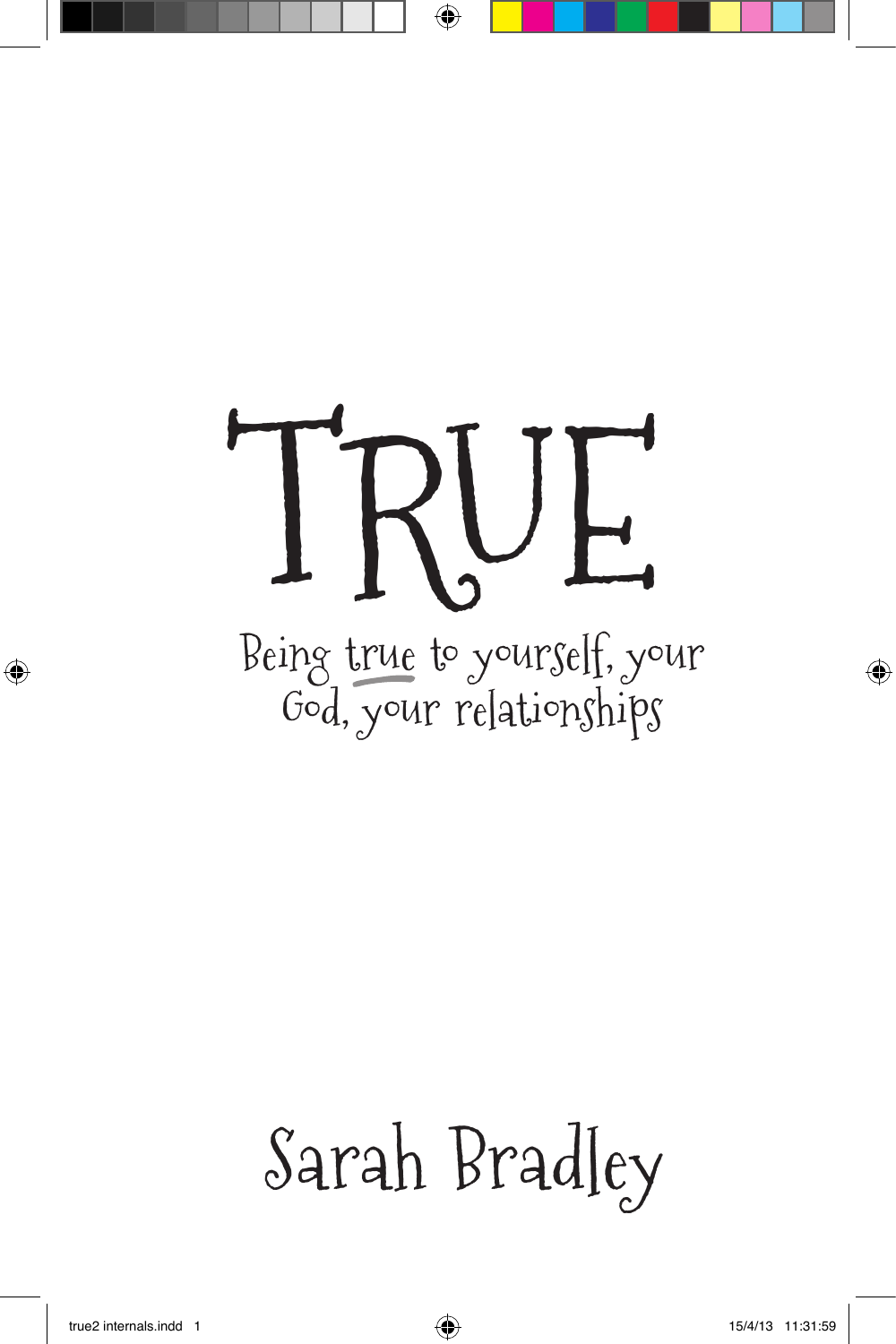#### **True: Being true to yourself, your God, your relationships**

© Sarah Bradley / The Good Book Company 2011

Reprinted 2012, 2013

The Good Book Company Blenheim House, 1 Blenheim Road, Epsom, Surrey, KT19 9AP, UK. Tel: 0333-123-0880; International: +44 (0) 208 942 0880 Email: admin@thegoodbook.co.uk

#### **Websites:**

**UK:** www.thegoodbook.co.uk **North America:** www.thegoodbook.com **Australia:** www.thegoodbook.com.au **New Zealand:** www.thegoodbook.co.nz



All Scripture Quotations, unless otherwise indicated, are taken from the Holy Bible: New International Version ®. Copyright © 1973, 1978, 1984 by International Bible Society. Used by permission of Zondervan Publishing House. All rights reserved. No part of this publication may be reproduced, stored in a retrieval system, or transmitted on any form or by any means—electronic, mechanical, photocopy, recording, or any other—except for brief quotations in printed reviews, without the prior permission of the publisher.

#### ISBN: 9781909559356

Design and illustration: André Parker Printed in the UK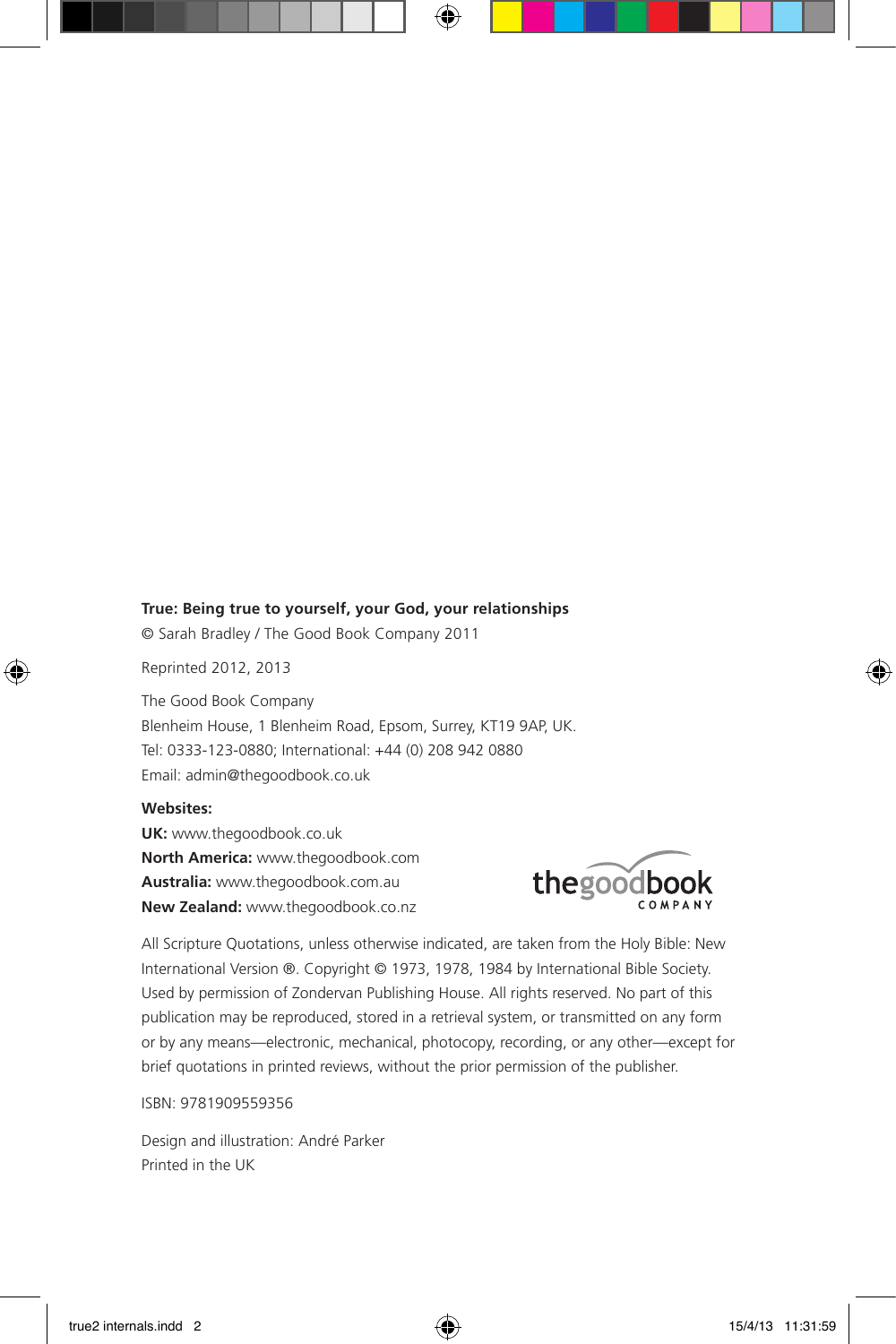## Contents

| 1 Be true to yourself<br>Your relationship with yourself     | 5   |
|--------------------------------------------------------------|-----|
| 2 The one true God<br>Your relationship with God             | 17  |
| 3 Your true family<br>Your relationship with church          | 33  |
| 4 True friendship<br>Your relationships with your<br>friends | 47  |
| 5 Home truths<br>Your relationship with your<br>parents      | 61  |
| 6 True love<br>Your relationships with boys                  | 75  |
| 7 Truth or dare<br>Your relationships with<br>non-Christians | 91  |
| 8 It's tough being true<br>Your relationship with the world  | 105 |
| <b>Final thoughts</b>                                        |     |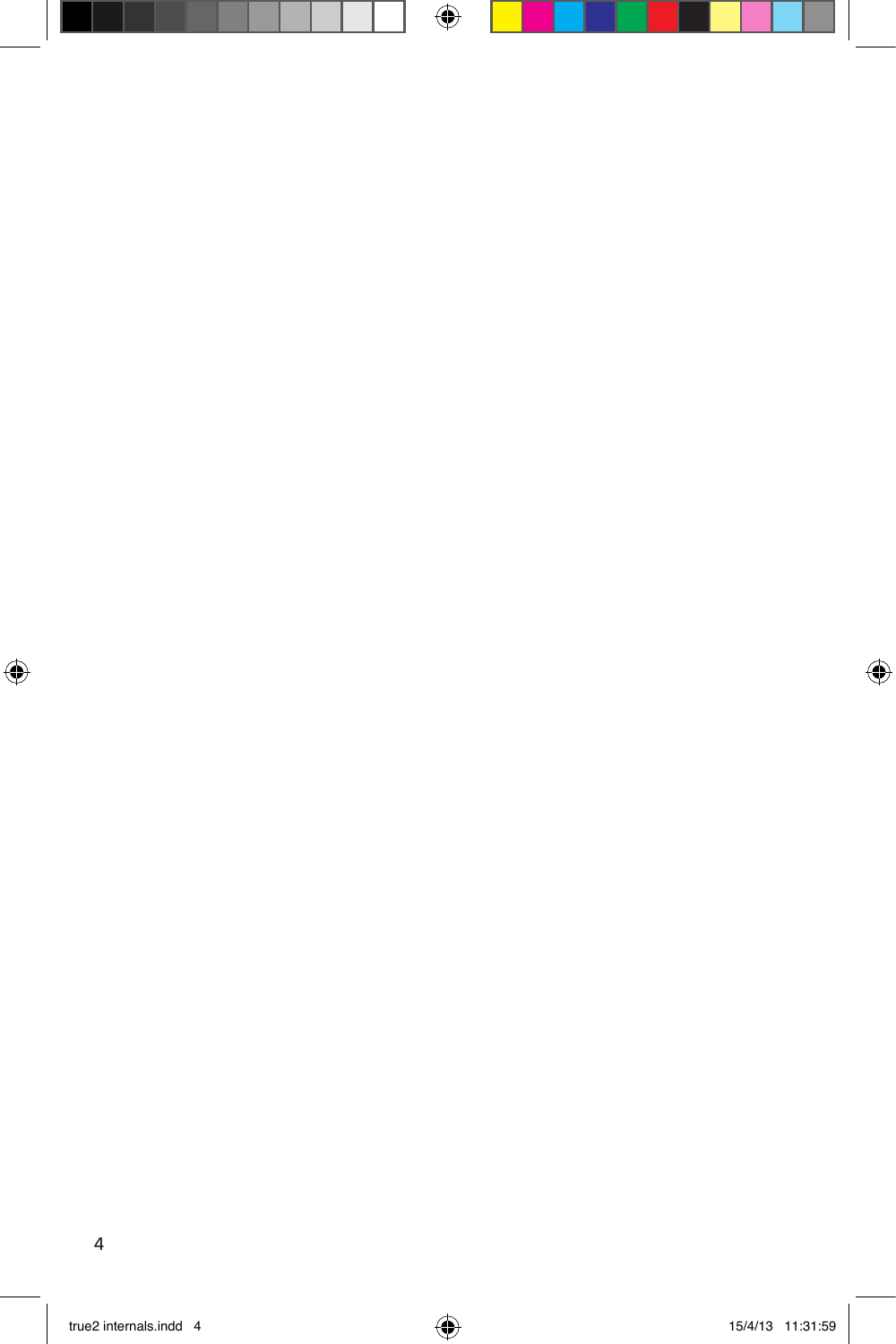1. Be true to yourself

## Your relationship with yourself

*When I was ten, my friend, Sarah, was tall, slim, ladylike, and looked like a ballerina. Her beautiful, narrow feet meant she could wear lovely, dainty shoes and look really pretty. Sarah means "princess"—and my friend was just like a princess.* 

I'm called Sarah too. But I was average height, average weight, and not at all ladylike. I had one of the widest pairs of feet in my class (including the boys!). My shoes weren't delicate or beautiful. I longed to have lovely, narrow feet like Sarah. Sadly, it never happened!

Have you ever compared yourself to someone and thought you're not as good, or clever, or pretty (or thin, sporty, musical, arty…)

as them? It's easy to do, isn't it? You might compare yourself with your sister or brother, or a friend at school. Or there's a celebrity you'd love to be like. Often we compare ourselves to others and the result isn't good—because it leaves us unhappy. We feel we're not as good as them, and never will be.

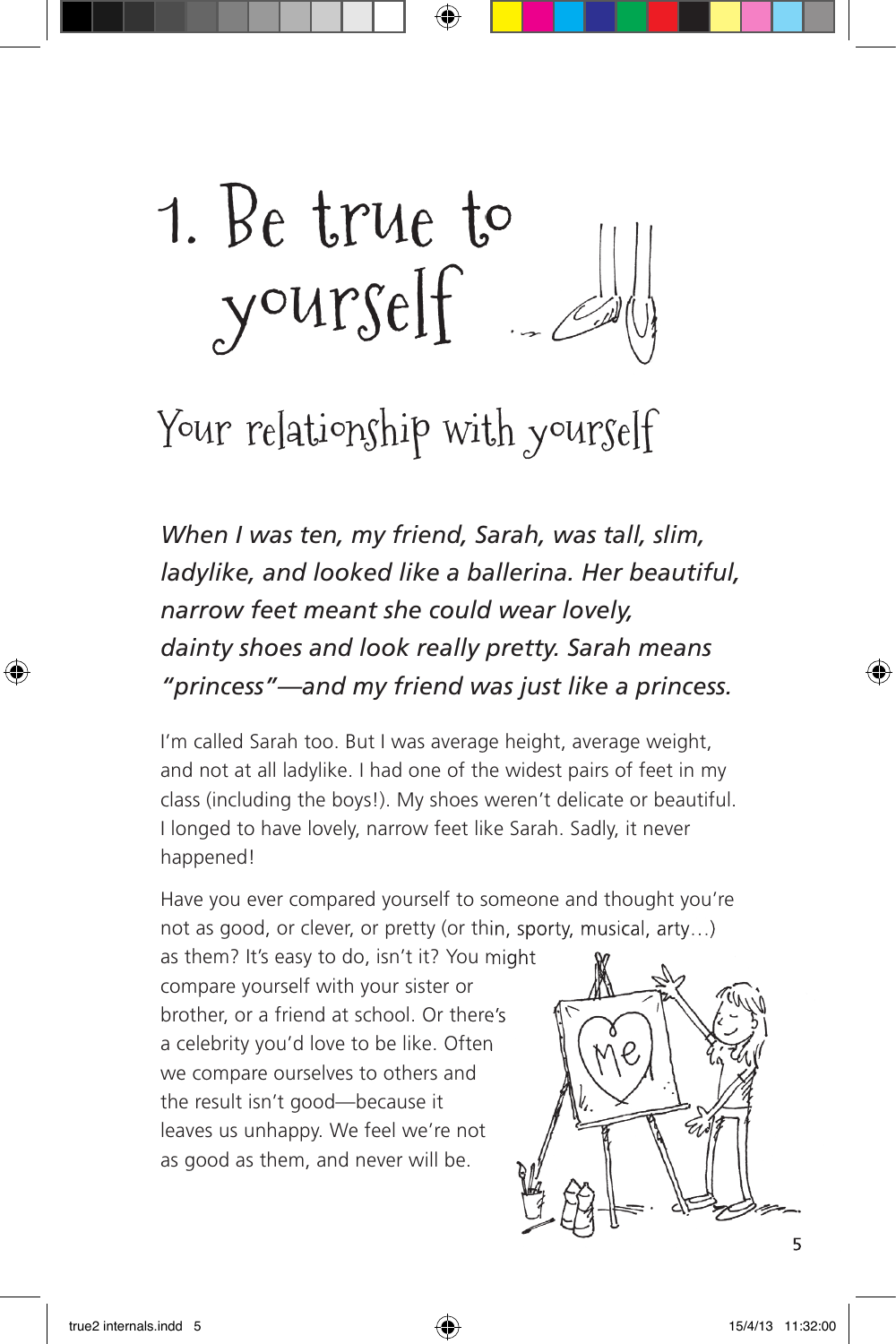Or maybe it's the opposite. Maybe you have a great opinion of yourself. You know you're the best at netball or basketball, or in the top class for everything, or really good at music or art. So you look down your nose at other people and think: "I'm so much better than them".

At some point in our lives we're likely to do one or the other. Maybe even both. You may be brilliant at something, but still look at someone else and wish you had her hair, or could sing as well as her.

We can be very quick to compare ourselves to other people—and often it leaves us sad and unsatisfied with who we are.

### The biggest worry

I wonder what your biggest worry is. What do you worry about the most?

*Maybe it's your weight.* You think you're too fat or too skinny, and you look at other people and wish you could look like them.

*Maybe it's your clothes.* You think other people have cooler or more expensive clothes than you, or look better in them. Or you think: "If I could just have this coat, or that top, or that necklace, then I'd be happy".

*Perhaps it's your looks.* You think you'd be happier with lighter or darker hair, a different body shape, longer legs, a flatter stomach.

*Maybe it's your talents.* You wish you could dance, sing, or play sport like someone else. Or you long to be cleverer, funnier, more interesting.

**Perhaps it's boys.** Your friends have boys interested in them and you don't. Or a boy who is interested in you is one you don't